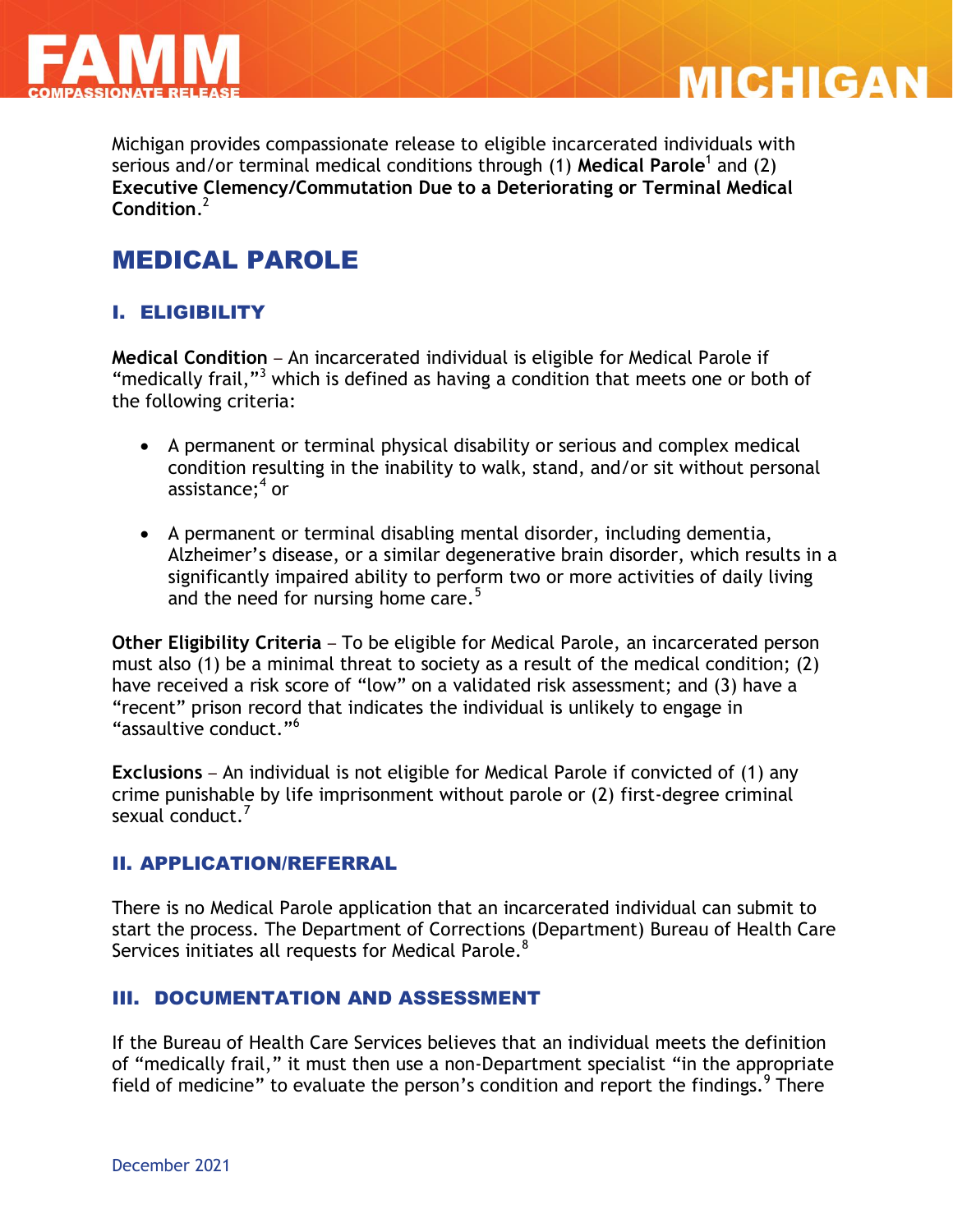is no additional information in the Medical Parole law regarding needed documentation or the assessment process.

## IV. DECISION-MAKING PROCESS

**Decision-Maker** – The Michigan Parole Board makes all final decisions granting or denying Medical Parole.<sup>10</sup>

**Decision Factors** – The Parole Board, in consultation with the Bureau of Health Care Services, decides whether the incarcerated individual meets the definition of "medically frail."<sup>11</sup> It has not published any additional guidelines or information on its decision process.

#### **Notice**

- Prosecuting Attorney When the Parole Board determines that an incarcerated person is medically frail and should be considered for Medical Parole, it must provide the prosecuting attorney in the county in which the individual was convicted with the relevant medical records and notice that it is considering Medical Parole.<sup>12</sup>
- Victim The Parole Board must also notify any known victim (or, if the victim is deceased, the victim's immediate family) that it is considering the incarcerated individual for Medical Parole.<sup>13</sup>

Within 30 days of receiving notice, the prosecutor and/or the victim (or victim's family) may object to the Board's decision to consider Medical Parole by filing a motion in the circuit court in the county in which the individual was convicted.<sup>14</sup>

- The prosecuting attorney must inform the Parole Board if such a motion is filed and may request an independent medical examination of the individual.<sup>15</sup>
- The individual's sentencing judge or the judge's successor in office must hear the motion.<sup>16</sup>

Note that incarcerated individuals being considered for Medical Parole must agree to the release of their medical records to the appropriate prosecutor and sentencing (or successor) judge before the Parole Board decides whether to grant Medical Parole.

#### **Decision**

• If neither the prosecuting attorney nor victim file a motion (as described above) and the individual meets all eligibility criteria, the Parole Board may grant Medical Parole.<sup>18</sup>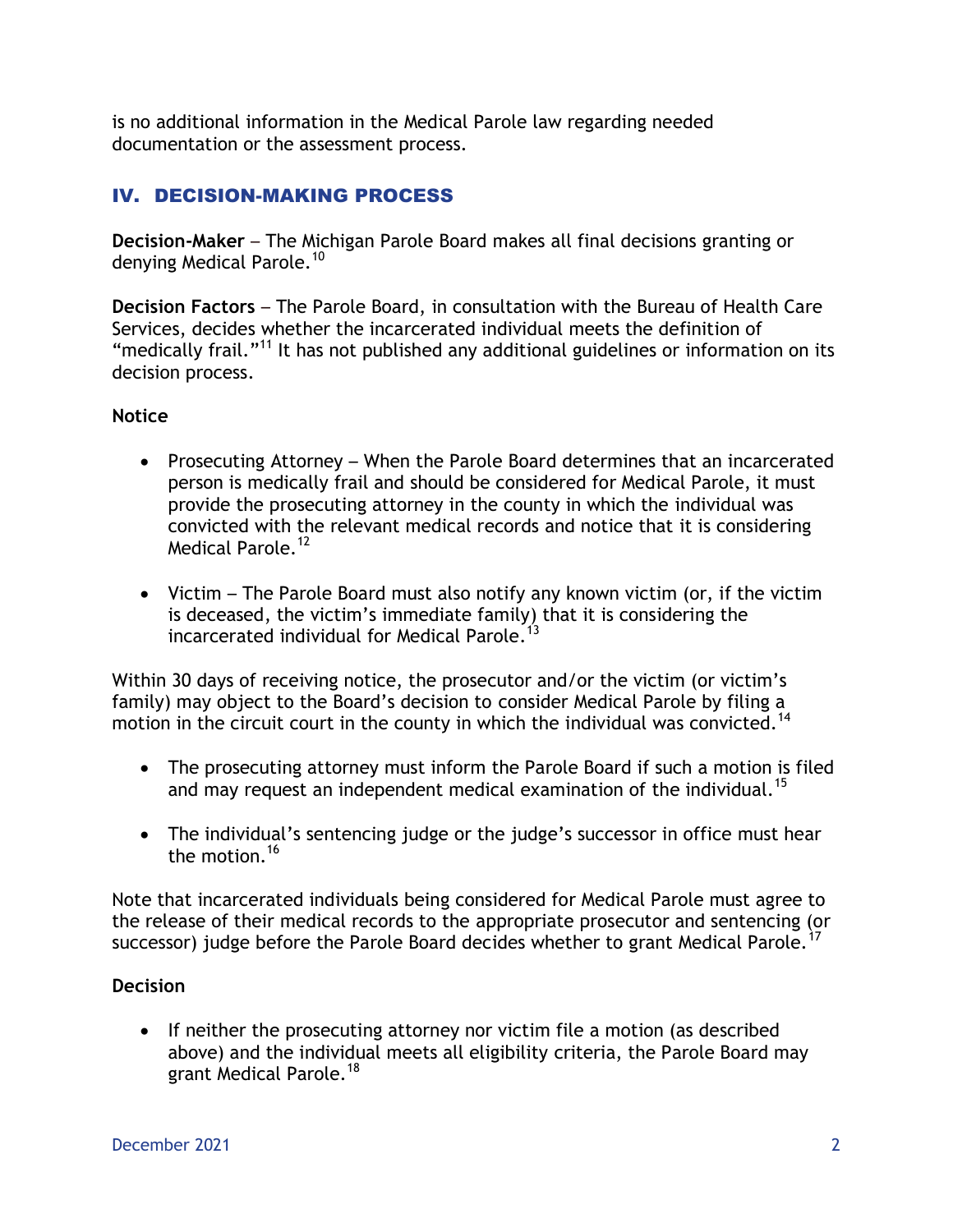Even if such a motion **is** filed, the Parole Board may grant Medical Parole if the sentencing court finds that the individual is medically frail.<sup>19</sup>

**Hearing** – There is nothing in the Medical Parole statute that indicates the Parole Board must hold hearings or conduct interviews.

**Placement** – Individuals are not released on Medical Parole unless they agree to placement in an approved medical facility where they can receive appropriate care and treatment.<sup>20</sup> The statute defines "medical facility" as a hospital, hospice, nursing home, or other housing accommodation "providing medical treatment suitable to the conditions rendering the parolee medically frail."<sup>21</sup> It is unclear whether this can include a private residence.

#### V. POST-DECISION

**Conditions** – Individuals released because they are medically frail must adhere to all conditions the Parole Board sets for the length of the Medical Parole term.<sup>22</sup> The Medical Parole statute defines that term as "not less than the time necessary to reach the [person's] earliest release date." $^{23}$ 

**Notifications** – Individuals released on Medical Parole (or persons authorized to act on their behalf) must immediately inform the Parole Board if they (1) are no longer eligible for care at the facility at which they were placed; (2) must be moved to another location for medical care; (3) are no longer at the Board-approved medical facility; or (4) no longer need the level of care that resulted in their placement at the medical facility.<sup>24</sup>

In addition, when individuals released on Medical Parole are no longer eligible for care or no longer need the level of care for which they were placed at a medical facility, the Parole Board must immediately notify the appropriate prosecutors and judges.<sup>25</sup>

**Revocation/Violations** – Individuals who violate their Medical Parole conditions or are determined to no longer meet the definition of medically frail may be (1) transferred to a "more appropriate" setting to address their medical needs or (2) subject to the Department and Parole Board parole violation and/or revocation processes.<sup>26</sup>

## VI. REPORTING/STATISTICS

Michigan's Medical Parole law became effective on August 21, 2019, and as of May 2021, there were no publicly available statistics on how many individuals, if any, have been released under the law.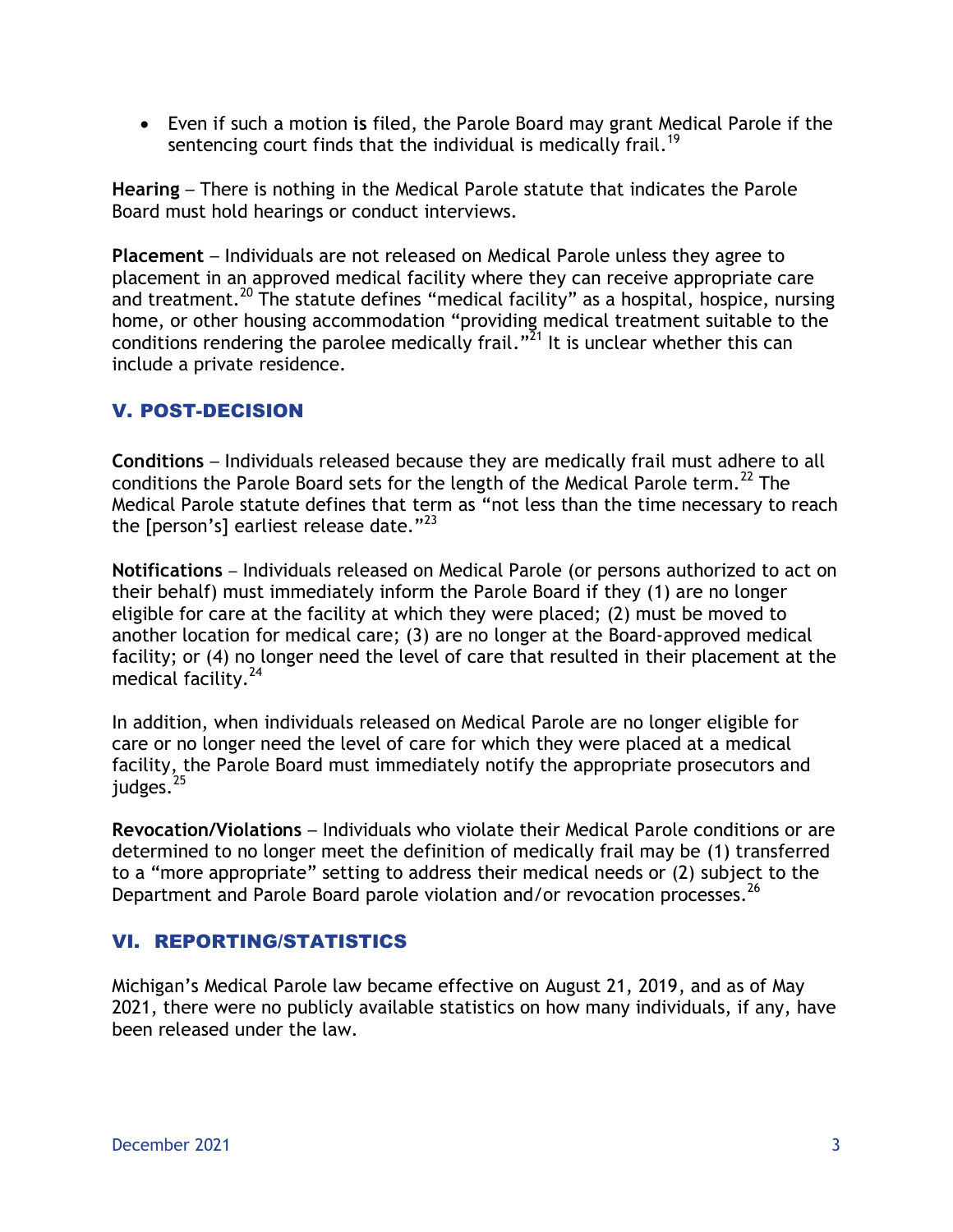# EXECUTIVE CLEMENCY/COMMUTATION DUE TO A DETERIORATING OR TERMINAL MEDICAL CONDITION

The Michigan Constitution gives the Governor Executive Clemency authority, which includes the power to commute an incarcerated individual's sentence.<sup>27</sup> Michigan's Executive Clemency guidelines say that circumstances such as a deteriorating and/or terminal medical condition from which the person is unlikely to recover can be grounds for initiating a Commutation review.<sup>28</sup>

#### I. ELIGIBILITY

Neither the Governor's office nor the Michigan Parole Board provides definitions or examples of "deteriorating or terminal medical condition."

#### II. APPLICATION/REFERRAL

Incarcerated individuals or someone on their behalf may file an application for Executive Clemency with the Parole Board. <sup>29</sup> The current *Application for Pardon or Commutation of Sentence* is available on the Board's website.**<sup>30</sup>**

#### III. DOCUMENTATION AND ASSESSMENT

There are no specific questions on the application related to health issues or medical conditions; however, the filing directions state that individuals requesting clemency due to "a serious health issue" [emphasis in original] should detail their diagnosis, prognosis, and ways the condition affects daily activity<sup>31</sup> and provide any relevant documentation that verifies or adds to that information.<sup>32</sup>

#### IV. DECISION-MAKING PROCESS

**Decision-Maker** – The Governor makes all final decisions regarding Executive Clemency; however, the Parole Board first evaluates and makes recommendations to the Governor regarding each application.

#### **Parole Board Evaluation and Recommendation**

 $\bullet$  Initial Review – The purpose of the initial review is to determine whether the Board should proceed to a public hearing. The general rule is that within 60 days of receiving an *Application for Pardon or Commutation of Sentence*, the Parole Board must conduct an initial review to determine whether the application has merit. However, the Governor may expedite that and other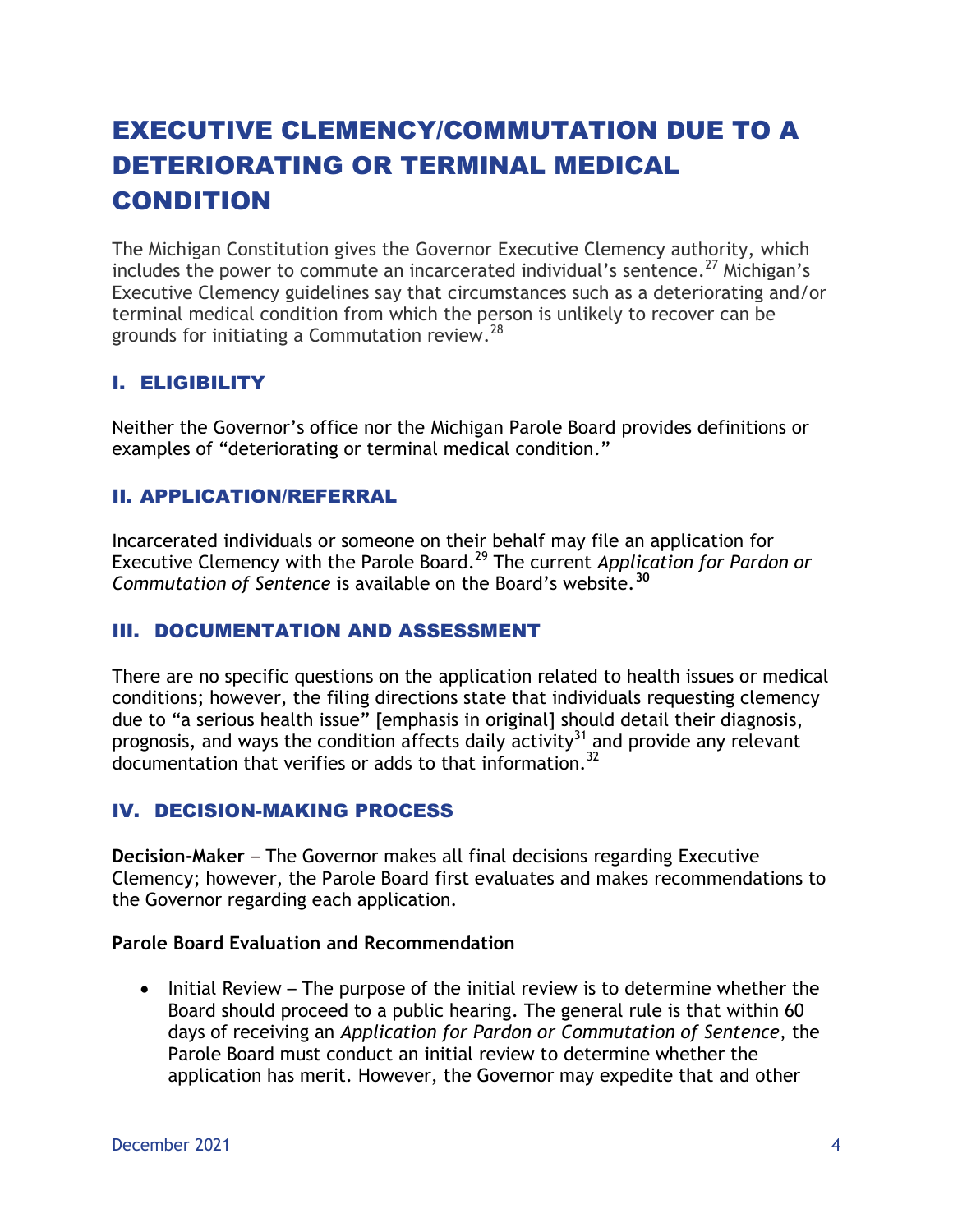time frames when a Commutation is requested based in part on an individual's medical condition.<sup>33</sup>

- $\circ$  "If there is not majority interest" in proceeding to a public hearing, the Board forwards the application and any supporting documentation to the Governor with the Board's recommendation that it be denied.<sup>34</sup>
- $\circ$  If there is an "initial majority interest" in considering a public hearing, the statutory process is triggered, starting with the Notice requirements, as detailed below.<sup>35</sup>
- Notice The Parole Board must send out notices of the potential public hearing to the sentencing or successor judge and prosecutor, allowing 30 days for their comments and/or objections. The Board's guidelines, but not the relevant statute, state that when it receives an *Application for Pardon or Commutation of Sentence* from a terminally ill incarcerated individual, it may seek the prosecutor's and judge's consent to a waiver of the 30-day notice requirement.<sup>36</sup>
	- $\circ$  At the expiration of that 30-day period (or agreement to the waiver), the Parole Board will review any information received and decide whether to remove the case from the public hearing process or proceed to a public hearing.  $37$
	- o If there is still interest in proceeding, the Board must then provide a 30 day notice of the scheduled public hearing to the same judge and prosecutor, the Governor, the Attorney General, all registered victims, and the incarcerated individual and/or person who filed the application on the incarcerated individual's behalf. The Board will also publish notice of the public hearing on the Department's website.<sup>38</sup>
	- o The Parole Board may receive and review information and comments that victims submit  $3<sup>9</sup>$
- Placement Investigation During that 30-day period, the Board will also commence a "parole placement investigation" and provide the Attorney General with relevant materials for review in preparation for the public hearing.<sup>40</sup>
- Evaluation For applications based on physical or mental incapacity, the Parole Board will direct the Department of Corrections Bureau of Health Care Services to evaluate the incarcerated person's condition and report on that condition. If the Bureau determines that the individual is physically or mentally incapacitated, the Bureau will appoint a non-Department "specialist in the appropriate field of medicine" to evaluate and report on the individual's condition. The reports are provided to the Governor for review but are not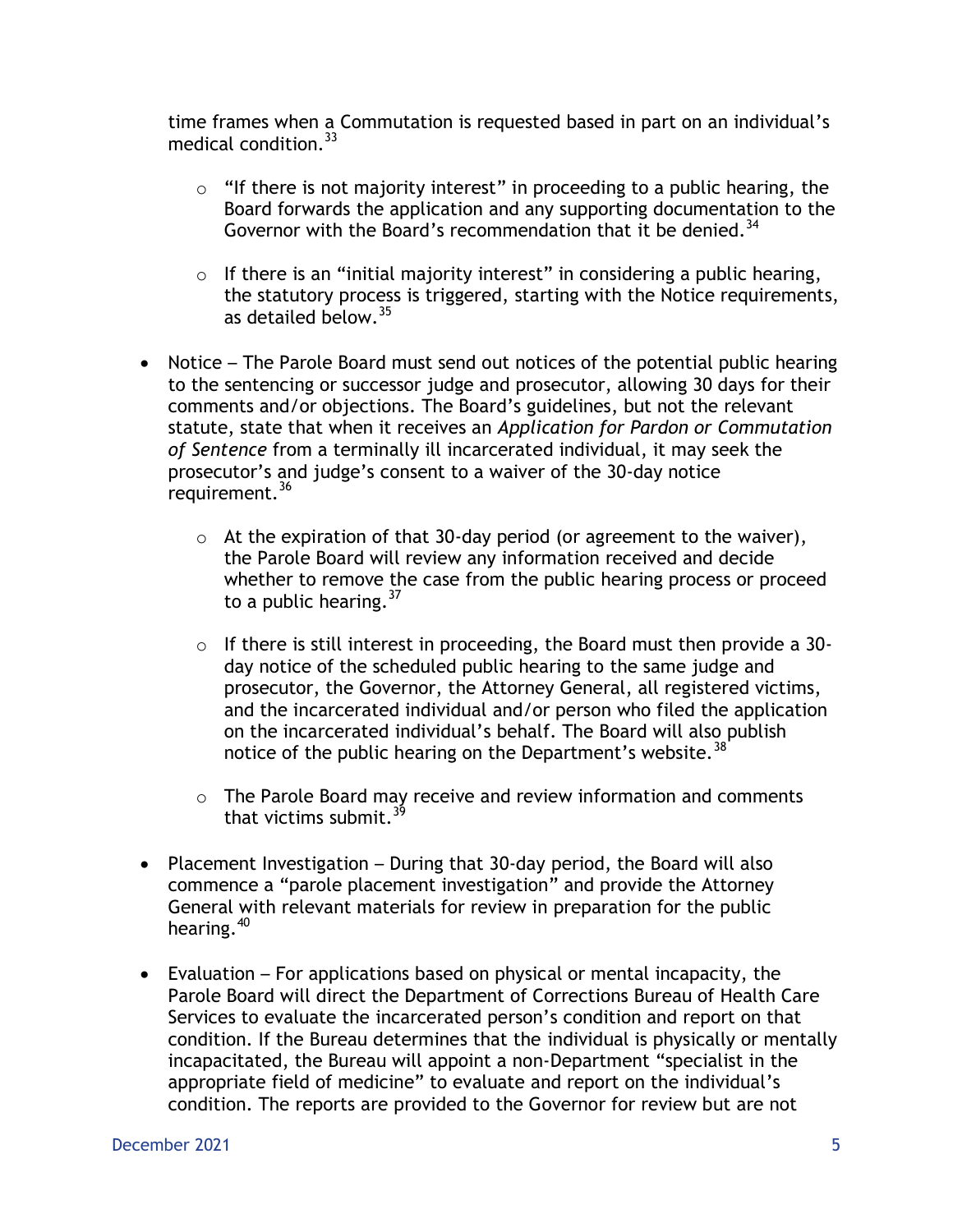made public to anyone else.<sup>41</sup>

- Public Hearing At the hearing, an Assistant Attorney General, the Parole Board Chair, and any other members of the Board in attendance may question the incarcerated individual on all relevant issues. Members of the public and any victims (or victims' representatives) may testify in support of or opposition to the individual's *Application for Pardon or Commutation of Sentence*. The hearing is recorded and a transcript is submitted to the Attorney General.<sup>42</sup>
- Executive Meeting The case is then referred back to the Parole Board for a final executive meeting where members will vote on a recommendation to the Governor, taking into account all information received during the process and public hearing. After reaching a majority vote, the Board delivers its recommendation and all relevant materials to the Office of the Governor.<sup>43</sup>

**Governor's Decision** – The Governor's office reviews the application materials and the Parole Board recommendation to determine whether Executive Clemency is warranted. Once the Governor has made a final determination, the Board is responsible for notifying the incarcerated individual of that decision.<sup>44</sup>

#### V. POST-DECISION

**Parole Board Jurisdiction** – If the Governor grants the request, commuting the individual's sentence to a term of years already served, the Board assumes jurisdiction over the case and votes on parole.<sup>45</sup>

- Such a parole release occurs only after a required 28-day notice period, during which the Board will notify the sentencing or successor sentencing judge, prosecutor, and any registered victims. In the case of a terminally ill individual, the Board may seek the consent of the prosecutor, judge, and registered victims to waive this 28-day notice of parole release.<sup>46</sup>
- If the Board grants parole on a Commutation case, the parole term is for four years.<sup>47</sup>

**Conditions** – A Commutation of Sentence is subject to any conditions and limitations that the Governor directs.<sup>48</sup>

**Appeals** – If denied, an incarcerated individual may resubmit an *Application for Pardon or Commutation of Sentence* two years after the date on which the Parole Board received the previously denied application. Unless there has been a substantial change in circumstances, the Board will return an application resubmitted before that time without taking any action.<sup>49</sup>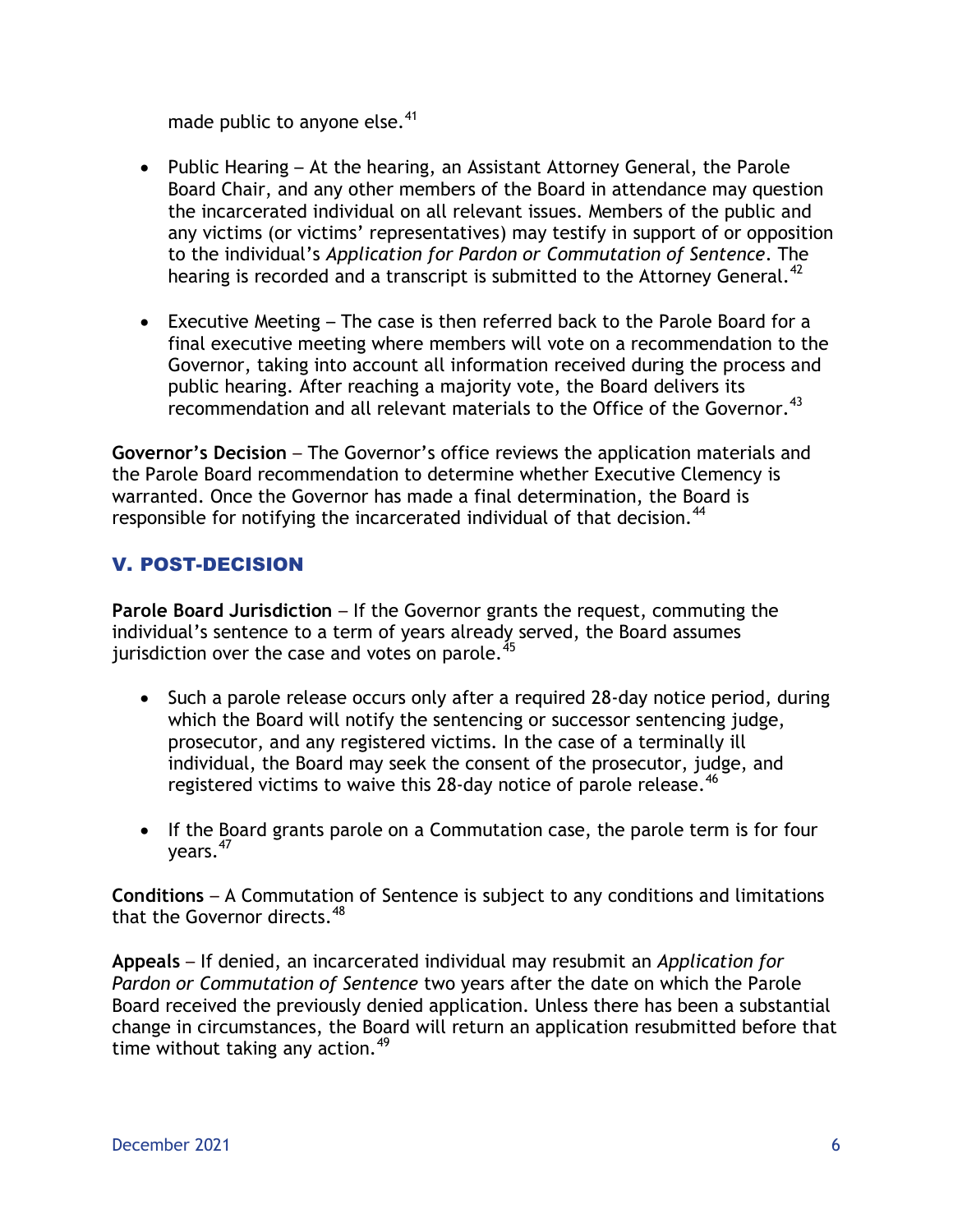#### VI. REPORTING/STATISTICS

The Michigan Constitution states that the Governor must inform the Michigan Legislature annually of each Commutation granted and the reasons for granting it.  $^{50}$ However, that data is not publicly available.

 Neither the Governor's office nor the Parole Board responded to FAMM's requests for information regarding the number of individuals recommended for and/or granted Executive Clemency/Commutation Due to a Deteriorating or Terminal Medical Condition in 2019 and 2020.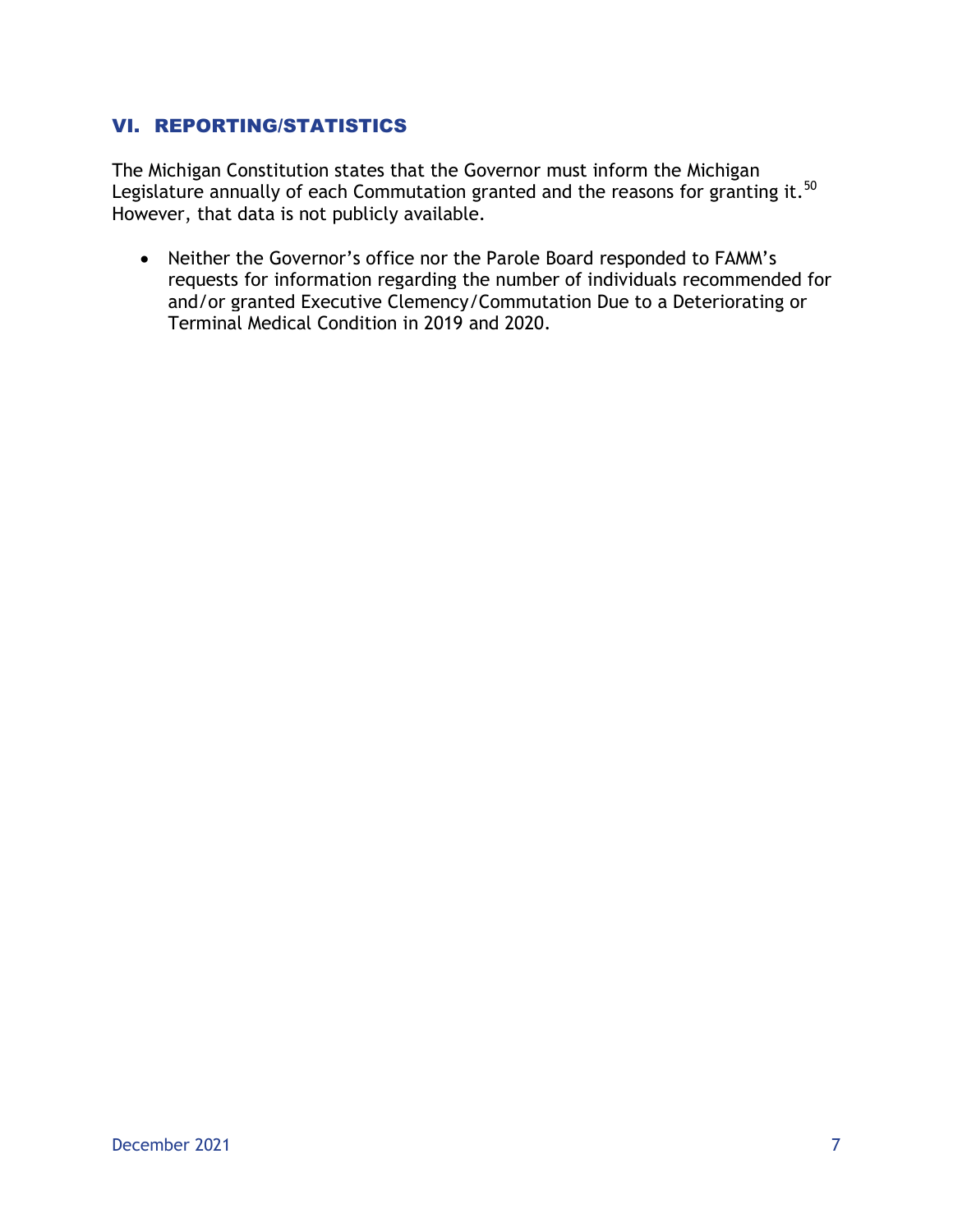# MICHIGAN COMPASSIONATE RELEASE PRIMARY LEGAL SOURCES

#### MEDICAL PAROLE

#### **Statute**

Michigan Compiled Laws, §§ 791.234 and 791.235 (10) and (11) (2020), available through the Michigan Legislature,

[https://www.legislature.mi.gov/\(S\(pvc22d0akwohyke2tohqafou\)\)/mileg.aspx?page=MCLIndex&object](https://www.legislature.mi.gov/(S(pvc22d0akwohyke2tohqafou))/mileg.aspx?page=MCLIndex&objectname=mcl-chap791) [name=mcl-chap791.](https://www.legislature.mi.gov/(S(pvc22d0akwohyke2tohqafou))/mileg.aspx?page=MCLIndex&objectname=mcl-chap791)

## EXECUTIVE CLEMENCY/COMMUTATION DUE TO A DETERIORATING OR TERMINAL MEDICAL CONDITION

#### **State Constitution**

Michigan Constitution, Article V, § 14, available through the Michigan Legislature, [https://www.legislature.mi.gov/\(S\(x4nv4skv2n5r1i3trqfwjqnh\)\)/documents/mcl/pdf/mcl-chap1.pdf.](https://www.legislature.mi.gov/(S(x4nv4skv2n5r1i3trqfwjqnh))/documents/mcl/pdf/mcl-chap1.pdf)

#### **Statute**

Michigan Compiled Laws, § 791.244 (2020), available through the Michigan Legislature, [https://www.legislature.mi.gov/\(S\(pvc22d0akwohyke2tohqafou\)\)/mileg.aspx?page=MCLIndex&object](https://www.legislature.mi.gov/(S(pvc22d0akwohyke2tohqafou))/mileg.aspx?page=MCLIndex&objectname=mcl-chap791) [name=mcl-chap791.](https://www.legislature.mi.gov/(S(pvc22d0akwohyke2tohqafou))/mileg.aspx?page=MCLIndex&objectname=mcl-chap791)

#### **Agency Policy/Publications**

Michigan Department of Corrections, Executive Clemency Process Summary (2021), [https://www.michigan.gov/corrections/0,4551,7-119-1435\\_11601-223452--,00.html.](https://www.michigan.gov/corrections/0,4551,7-119-1435_11601-223452--,00.html)

Michigan Department of Corrections/Office of the Parole Board, *Application for Pardon or Commutation of Sentence* (2011), [https://www.michigan.gov/documents/corrections/CFJ-](https://www.michigan.gov/documents/corrections/CFJ-515_Pardon-CommutationApplication_Cov_7-11_601276_7.pdf)515 Pardon-CommutationApplication Cov 7-11 601276 7.pdf.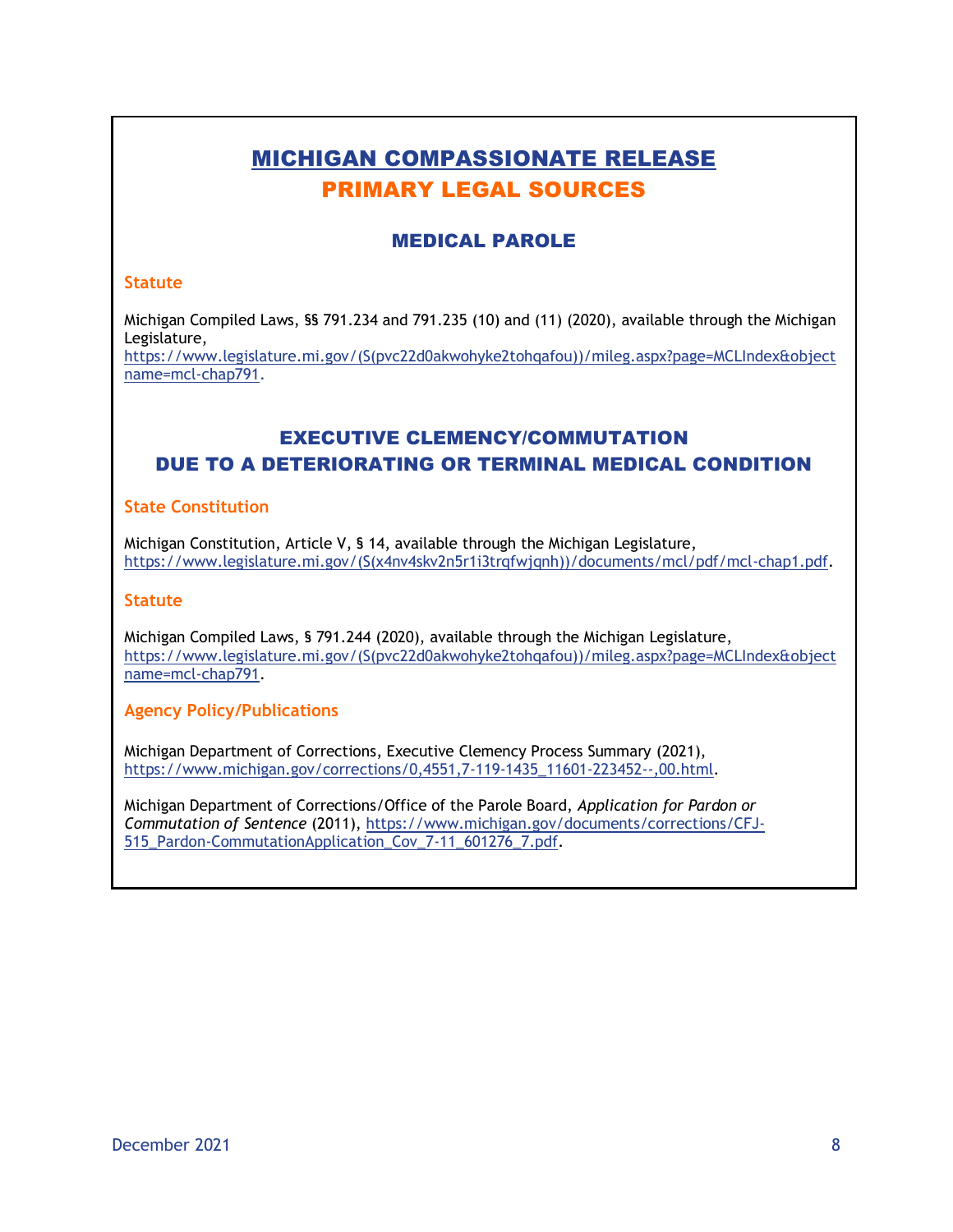# NOTES

\* *Id. means see prior note.*

 $<sup>1</sup>$  Mich. Comp. Laws §§ 791.235 (10) and (11).</sup>

 $2$  Mich. Const. art. V, § 14; Mich. Comp. Laws 791.244; Michigan Department of Corrections/Parole Board, Executive Clemency Process Summary.

<sup>3</sup> Mich. Comp. Laws § 791.235 (10).

 $4$  ld. at (22) (c) (i).

 $<sup>5</sup>$  Id. at (22) (c) (ii). "Activities of daily living" are defined as basic personal care activities including,</sup> but not limited to, eating, toileting, grooming, dressing, bathing, and transferring from one physical position to another. Id. at (22) (a), referencing 42 C.F.R. § 441.505.

 $<sup>6</sup>$  ld. at (22) (c).</sup>

 $7$  ld. at (10), referencing Mich. Comp. Laws § 791.520b.

 $^8$  Id.

 $^9$  Id.

 $10$  Id. at (1).

 $11$  Id. at  $(10)$ .

 $12$  Id., referencing 791.234 (18).

 $13$  Mich. Comp. Laws § 791. 234 (18). Note that there is no indication in the statute that the incarcerated person's medical records are provided to the victim or victim's family.

<sup>14</sup> Mich. Comp. Laws § 791.235 (10), referencing § 791.234 (19).

<sup>15</sup> Id. See also Mich. Comp. Laws § 791.235 (11) (a) (iii). Note that the statute says that "if at all possible" the independent medical exam must be done at a Department of Corrections facility and the Department will pay for the "reasonable costs" of the exam. Id.

<sup>16</sup> Mich. Comp. Laws § 791.234 (19).

 $17$  Mich. Comp. Laws § 791.235 (11) (a) (ii).

 $18$  Id. at (10).

 $19$  Id.

 $20$  Id. at (11) (a) (i).

 $21$  Id. at (22) (b).

 $22$  ld. at (11) (b).

December 2021 9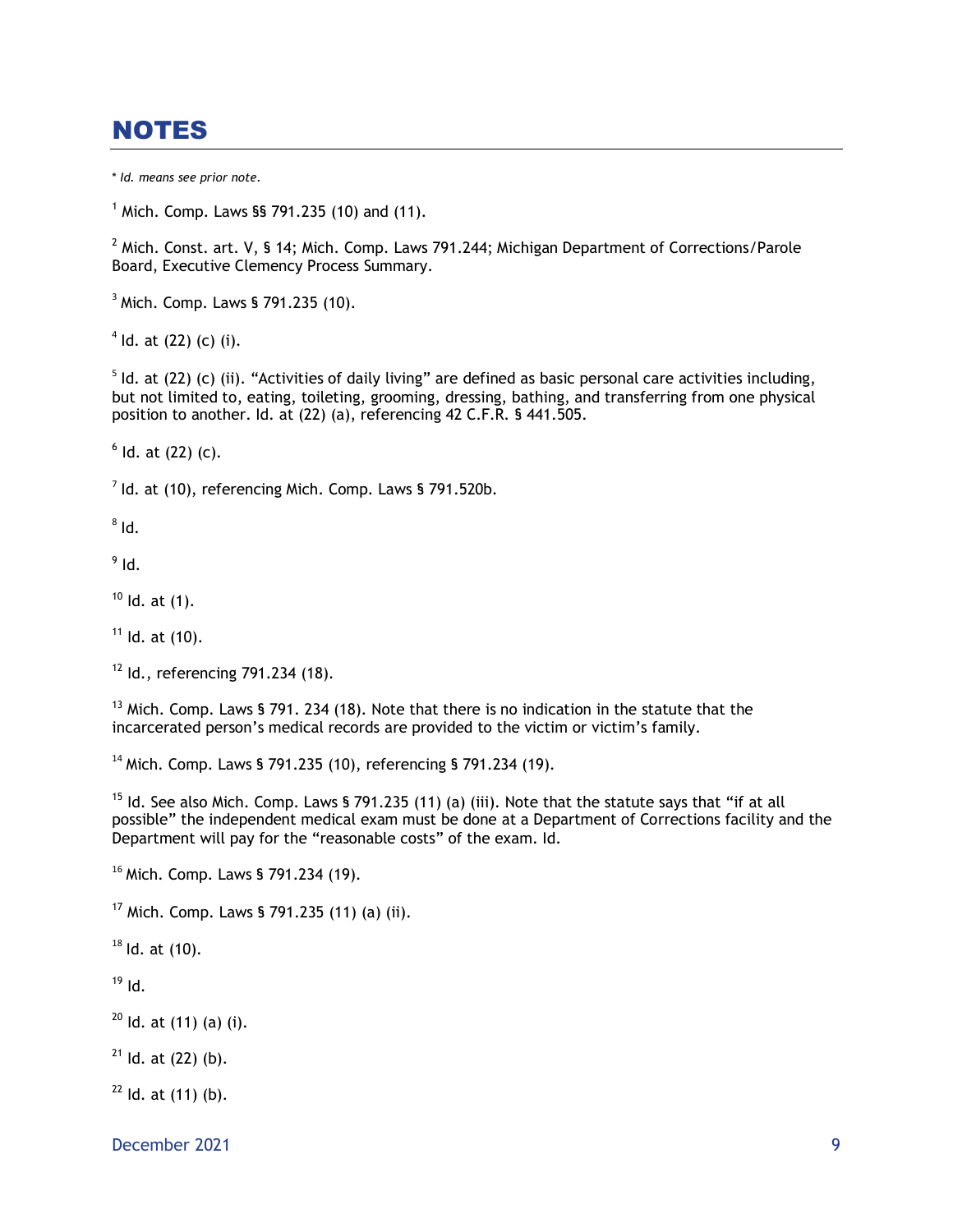Id. at (11) (c).

Id. at (12) (a) through (12) (d).

Id. at  $(13)$ .

Id. at (11) (d), referencing §§ 791.38, 791.39, 791.39a, and 791.40a.

Mich. Const. art. V, § 14.

<sup>28</sup> Michigan Department of Corrections, Executive Clemency Process Summary. See also Mich. Comp. Laws § 791.244 for information on expedited processes and time frames when a clemency request is made by a incarcerated person with a serious medical condition.

<sup>29</sup> Michigan Department of Corrections, Executive Clemency Process Summary.

 Michigan Department of Corrections, Office of the Parole Board, *Application for Pardon or Commutation of Sentence*.

Id. at Directions, par. 6.

Id. at par. 7 and par. 8.

<sup>33</sup> Mich. Comp. Laws § 791.244 (2). Note that "expedited" is not defined. See also Michigan Department of Corrections, Executive Clemency Process Summary.

<sup>34</sup> Michigan Department of Corrections, Executive Clemency Process Summary.

Id.

Id.

Id.

Id.

Id.

Id.

<sup>41</sup> Mich. Comp. Laws § 791.244 (2) (d).

Michigan Department of Corrections, Executive Clemency Process Summary.

Id.

Id.

 Id. Note that all decisions by the 10-member Parole Board in a Commutation case must be by majority vote. Id.

Mich. Comp. Laws § 791.244 (2).